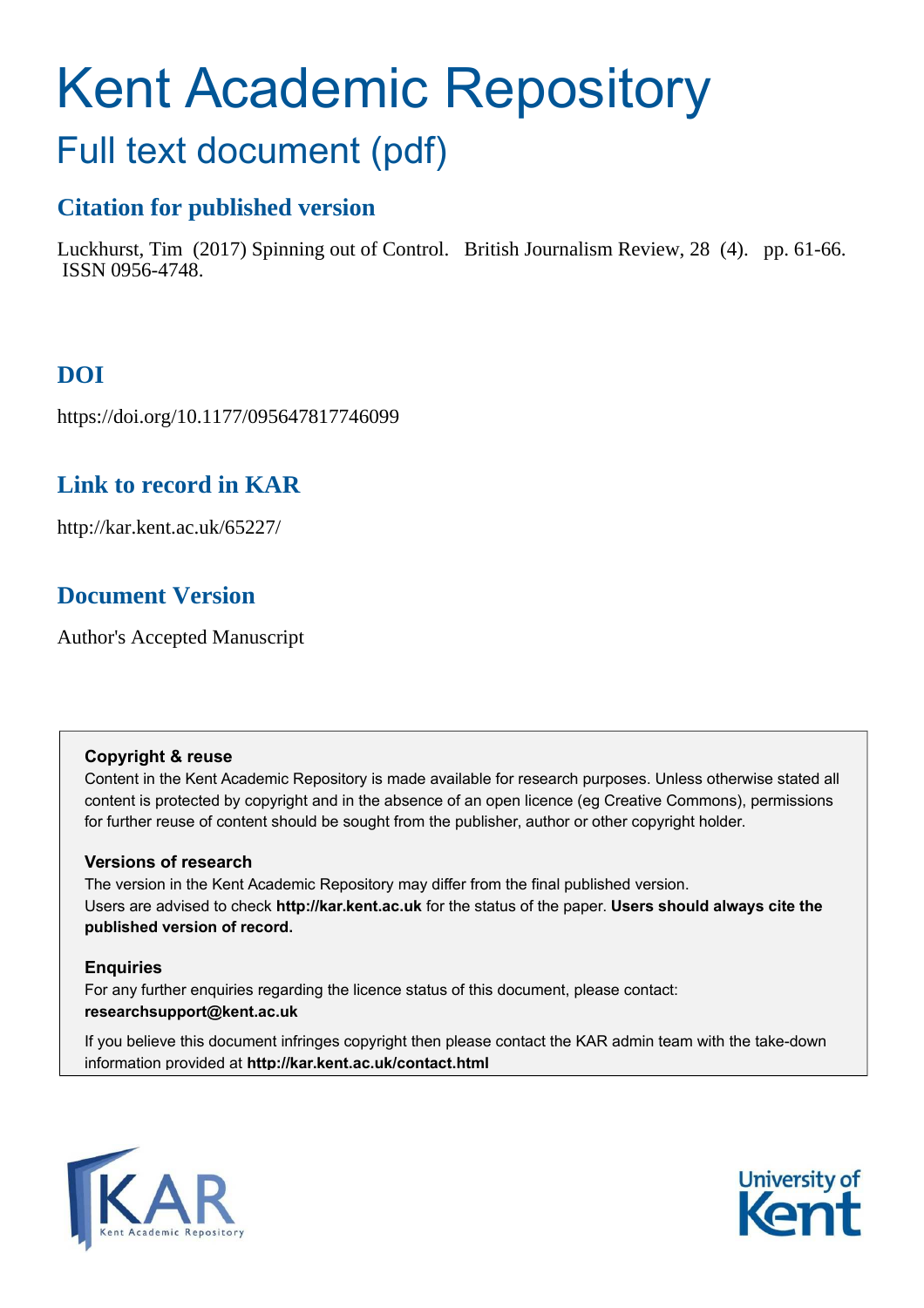The Spin Doctor and the Nazis

#### By Tim Luckhurst

As the suspect approached the western side of Carlton House Terrace in Westminster on the afternoon of Wednesday 23<sup>rd</sup> November 1938, his MI5 tail noted that he wore a Homberg hat. He was 5'9" tall and of medium build. Sporting a dark grey suit with narrow-cut trousers, he was blue eyed (with a slight squint in his right eye) and had dark hair and a fresh complexion. He wore a light grey tweed overcoat and walked with his feet turned out. The Foreign Office was intrigued. This man was not one of their diplomats. So, who was the man in the homberg, why was he making visits to the German Embassy and who was his contact there?

MI5 could answer all of these questions. They had a source inside the embassy as well as field agents to follow discreetly and observe meticulously. The security service had been watching the mystery man for some time. Nevertheless, their answers, supplied to Sir Alexander Cadogan, Permanent Undersecretary at the Foreign Office, on November 29<sup>th</sup> 1938 came as a shock. The suspect was George Steward, the Prime Minister's personal press officer and a colleague so dedicated to Neville Chamberlain that Cadogan feared Steward might be conducting private negotiations with the Nazi regime on his boss's behalf.

Now, detail made available in secret intelligence files released to the national archives, adds much to our understanding of this most controversial episode in the history of relations between the British Press and Neville Chamberlain.

Steward spent the hours between 1.15pm and 3.50 pm on Wednesday 23rd November 1938 in discussion with Dr Fritz Hesse, Press Attaché at the German Embassy. MI5 had learned of the meeting in advance when their source in the Embassy told them 'Hesse was to see a representative of the P.M.' Their initial reaction was to have Hesse watched closely 'to see whether their informant was lying or not'. Plainly the informant was reliable. He or she also supplied the text of a report Hesse sent to Hitler's Foreign Secretary, Joachim Von Ribbentrop, summarising his discussions with Steward.

Dr Hesse believed Steward had offered a dramatic improvement in Anglo-German relations that would greatly please the Nazi elite in Berlin. His report reveals that the man Hesse referred to as 'my contact with the Prime Minister' offered concessions which, Hesse told Ribbentrop, 'would have immediately the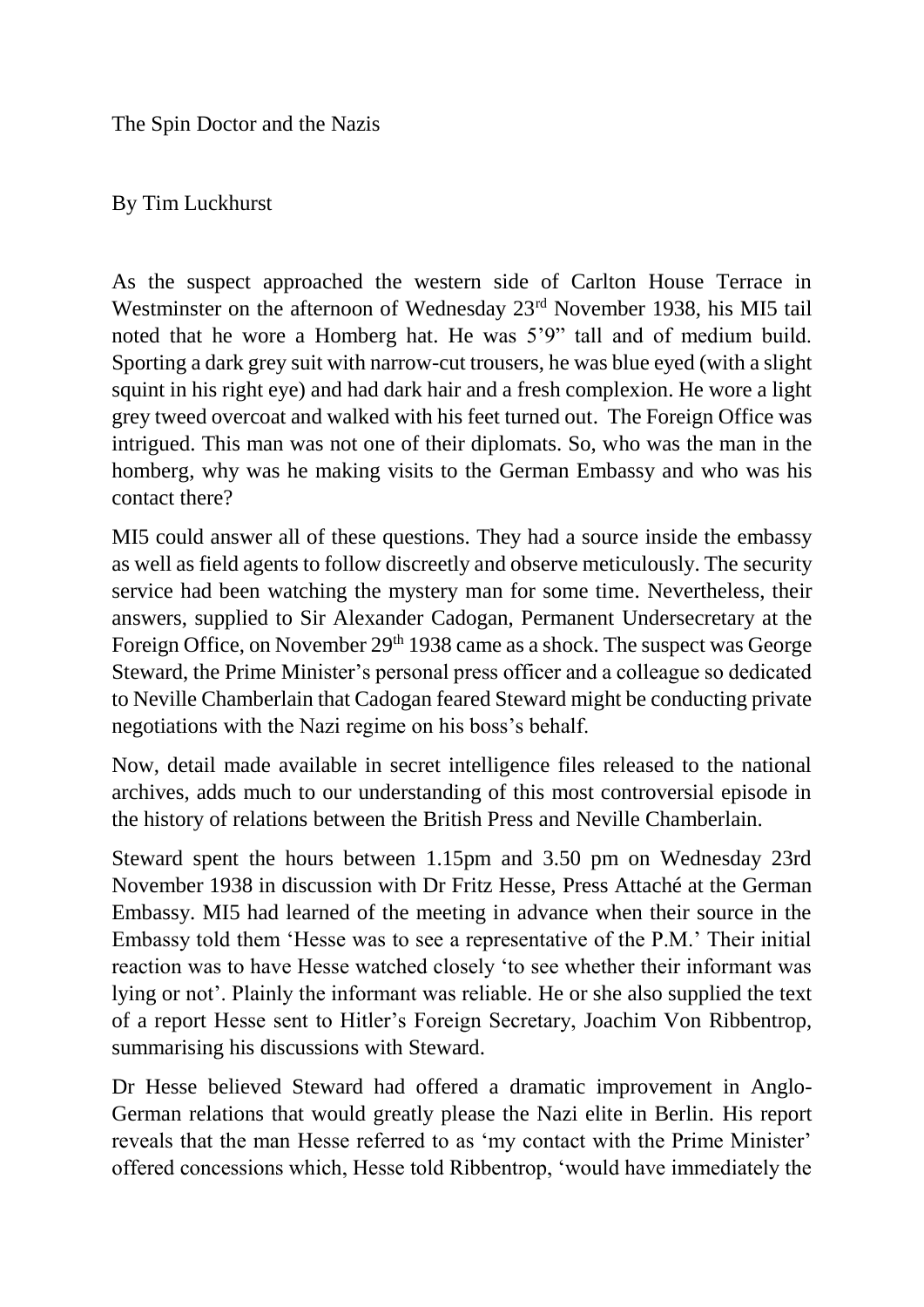greatest effect on public opinion in England and would serve as the basis for a general Anglo-German understanding'. Hesse believed the grounds now existed to achieve 'the happiest and most far-reaching effects for the relationship between the two countries.' He concluded that 'Great Britain is ready, during the next year, to accept practically everything from us and to fulfil our every wish'.

Steward's secret visit to the Embassy was not his first. MI5 had been following him for a while. But the meeting during which he was identified took place in November 1938, just weeks after Chamberlain signed the Munich Pact handing most of Czechoslovakia over to German aggression. His press officer's astonishing attempts to advance not just peace, but active partnership in international affairs between Britain and the Nazi regime, came at the high point of appeasement. In March 1939 Hitler would demonstrated the worthlessness of the Munich agreement by seizing the last remaining portion of Czechoslovakian territory. Until then Steward, like his boss, was riding high. Indeed, his secret meeting with the Nazi diplomat may have tasted additionally sweet because it came in the immediate aftermath of victory over his most dangerous rival.

Rex Leeper of the Foreign Office News Department was determined to obstruct appeasement. Chamberlain considered him rebellious and disloyal. And the Prime Minister had reason to distrust this Australian-born graduate of Melbourne Grammar School and New College Oxford. Determined to counter the proappeasement briefings that poured from Downing Street into the ears of newspaper proprietors, editors and correspondents, Leeper had set up his own rebuttal operation. Until Chamberlain's short-lived triumph at Munich gave him the authority to close down the Foreign Office as a bastion of opposition to appeasement, Leeper had run a slick operation. It was designed to beat the one run on Chamberlain's behalf by George Steward and Sir Joseph Ball, Chairman of the Conservative Research Department. Each of these men was determined to cajole newspapers into accepting and promoting their political priorities.

Newspapers mattered in the late 1930s. Nearly 80% of households took one of the popular national dailies, the Daily Express, Daily Mirror, Daily Mail, News Chronicle, Daily Sketch or Daily Herald. Middle class families would often buy a quality broadsheet such as the Times, Daily Telegraph, Scotsman or Yorkshire Post as well. And, in his relationship with these powerful and ferociously opinionated titles, Neville Chamberlain was a thoroughly modern politician. He hated journalists, but he recognised the power of mass circulation newspapers and yearned to control them. In his excellent, Twilight of Truth: Chamberlain, Appeasement and the Manipulation of the Press, Richard Cockett has described how, between 1937 and 1940, the high priest of appeasement curbed the hostility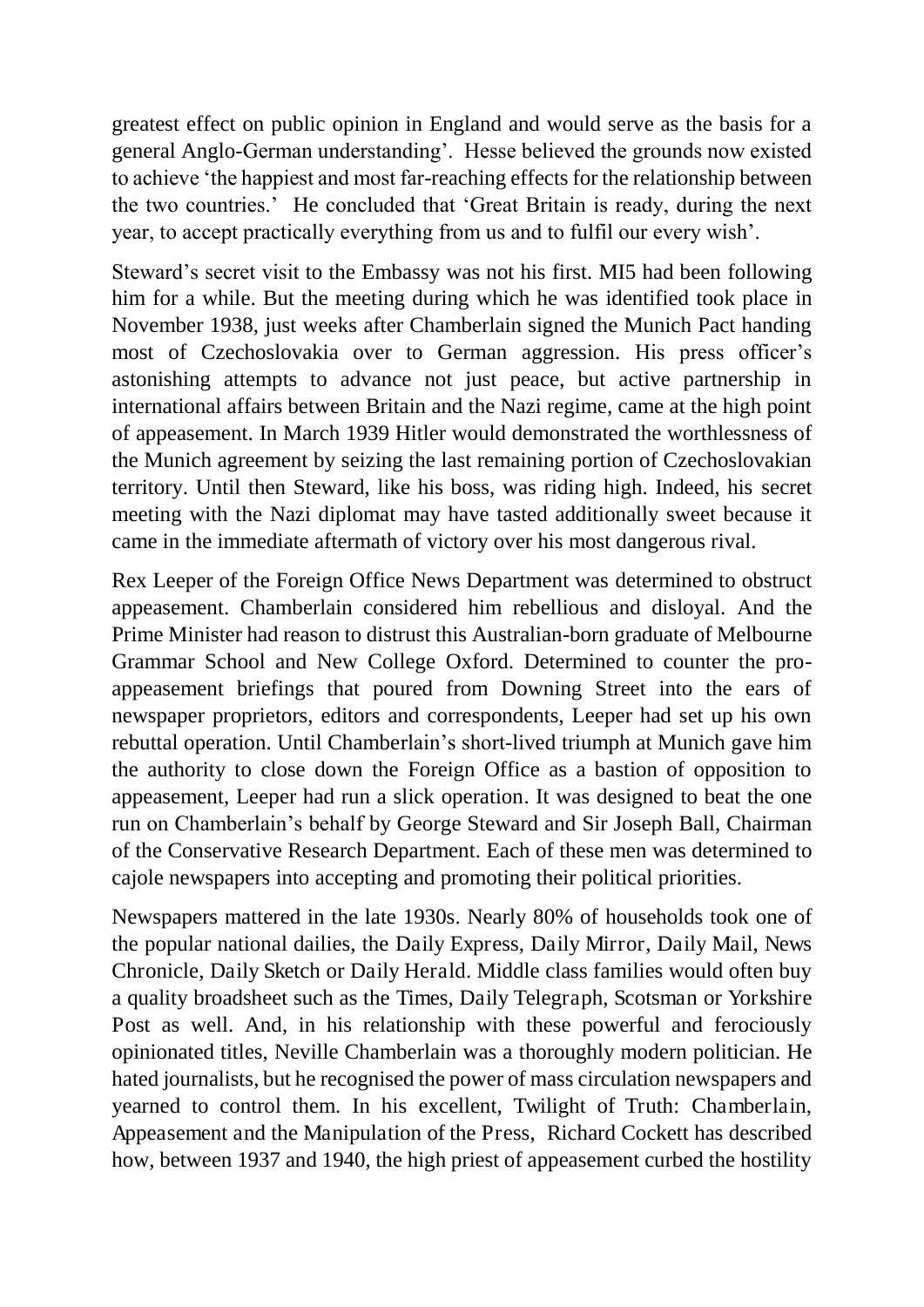of British newspapers towards Nazi Germany and Fascist Italy and converted most of them to active support.

Chamberlain himself maintained a friendship with Lord Kemsley, owner of the Sunday Times and Daily Sketch. He was also close to Geoffrey Dawson, Editor of The Times and a zealous appeaser. Among my favourite photographs of the era is one depicting Dawson deep in in conversation with Chamberlain on the tarmac at Heston airport in West London as the Prime Minister prepared to board his flight to Munich. Lord Astor of the Observer, needed no persuasion. He and his wife, the society hostess Nancy Astor, regarded Chamberlain as a prophet. Steward and Ball helped him with these newspapers and with the mass market Daily Mail, Daily Express, News Chronicle and Daily Telegraph. James Margach, lobby correspondent of The Times, observed acidly that 'from the moment he [Chamberlain] entered Number 10 in 1937 he sought to manipulate the Press into supporting his policy of appeasing the dictators.'

Much of his success was due to George Steward's brilliant manipulation of the parliamentary lobby. As a group of senior political journalists with privileged access to Westminster and Whitehall, the lobby had existed since 1855. Steward set out to use it in a new way. The old tradition whereby respected members of the lobby could talk freely to MPs, ministers and civil servants appalled him. By using such contacts a good reporter might find and report a range of competing opinions. Steward aspired to present appeasement as the settled will of a united cabinet and the ideal way to secure British interests.

To achieve his ends, George Steward concluded that all significant information about government policy must reach lobby correspondents through his lips or those of a loyal minister. And, by making regular, scheduled lobby briefings the key source of news, he tamed many of the most powerful correspondents. If they listened and reported what he told them without attribution – as lobby rules required – they would remain privileged insiders. That their readers would be conned into imagining these ostensibly factual insights into Government thinking were unchallenged truth was, of course, the whole point. And Steward was good at it. By the time Chamberlain most needed support from political journalists, Steward's remodelled lobby worked so well that loyal ministers were often happy to brief the correspondents themselves. They knew their words would be presented as authoritative and that the rules on attribution meant they could not be held accountable for what they said.

What really got under Steward's skin was that Rex Leeper, the upstart colonial at the Foreign Office, was almost equally adept. Leeper had gathered around him a loyal coterie of diplomatic correspondents to whom he offered a bespoke service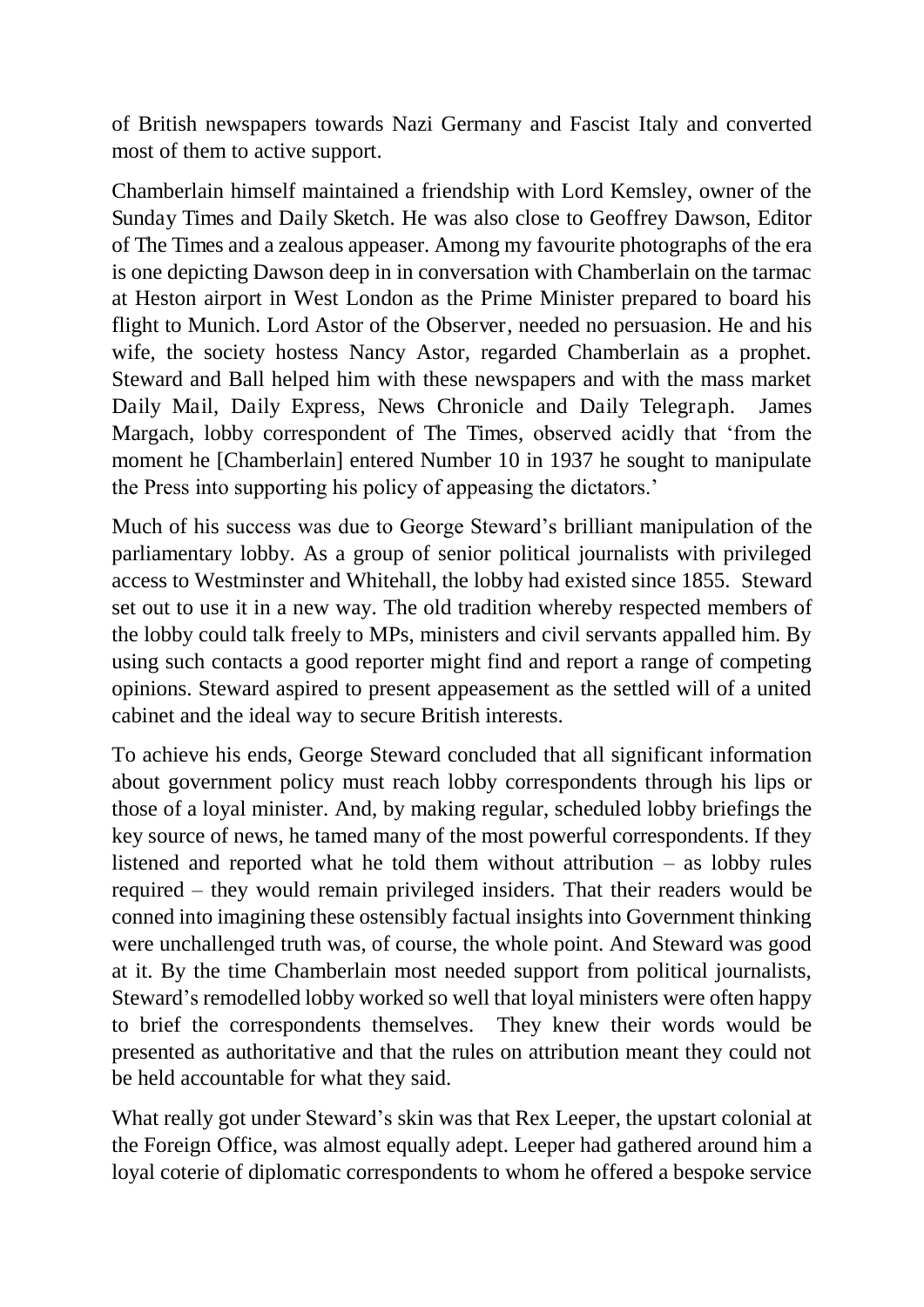on lobby terms: lots of insider information but no-attribution. Among those who listened attentively were F.A. Voigt of the Manchester Guardian Vernon Bartlett of the News Chronicle Victor Gordon-Lennox of the Daily Telegraph, Norman Ewer of the Daily Herald and Charles Tower of the Yorkshire Post.

Leeper showed these correspondents secret diplomatic cables and analyses carefully selected to make the case against appeasement as emphatically as possible. In this respect, Leeper was no less selective than Steward. He would show his correspondents truly sensitive material, but only if it would help the cause. One veteran correspondent called these journalists 'Leeper's pets'. But they were not quite as meekly obedient as Steward's disciples. When their newspapers declined to publish stories that went too blatantly against the line as preached by Downing Street, several of Leeper's correspondents offered them to the private, anti-appeasement newsletters then circulating. These alternative outlets, such as Claude Cockburn's The Week, achieved real influence among opinion formers precisely because they were prepared to challenge the stifling orthodoxy about appeasement promoted so avidly by George Steward.

And Rex Leeper did not toil alone. Until the end of 1937 he was supported by Sir Robert Vansittart, Cadogan's predecessor as Permanent Under Secretary at the Foreign Office and a passionate opponent of appeasement. Vansittart ran an intelligence operation to obtain news about the activities of the Nazi regime in Germany. He used material his agents supplied on German rearmament and the growth of concentration camps to brief like-minded MPs including Winston Churchill. Vansittart encouraged Leeper to take similar risks.

By the time of Steward's clandestine meeting with Hesse, both Rex Leeper and Sir Robert Vansittart had been forced out of their frontline jobs at the Prime Minister's insistence. But a draft of the report Hesse wrote to Ribbentrop after their long meeting on November 23rd 1938 contains powerful evidence that George Steward still did not trust the Foreign Office to support Chamberlain's policy. Nor was he prepared to forgive his erstwhile enemies. Steward told his Nazi friend that their proposed Anglo-German agreement 'should not be negotiated through ordinary diplomatic channels, but settled direct between the Fuhrer and Chamberlain, in which case complete secrecy on the English side could be reckoned with until its completion.' Clearly, Steward remained determined to cut the Foreign Office out of any deal. He imagined that Anglo-German amity would burnish his beloved Chamberlain's reputation as the hero of the age.

Secret intelligence documents, culled from the key point of liaison between the Foreign Office and Britain's intelligence services, show that Steward also offered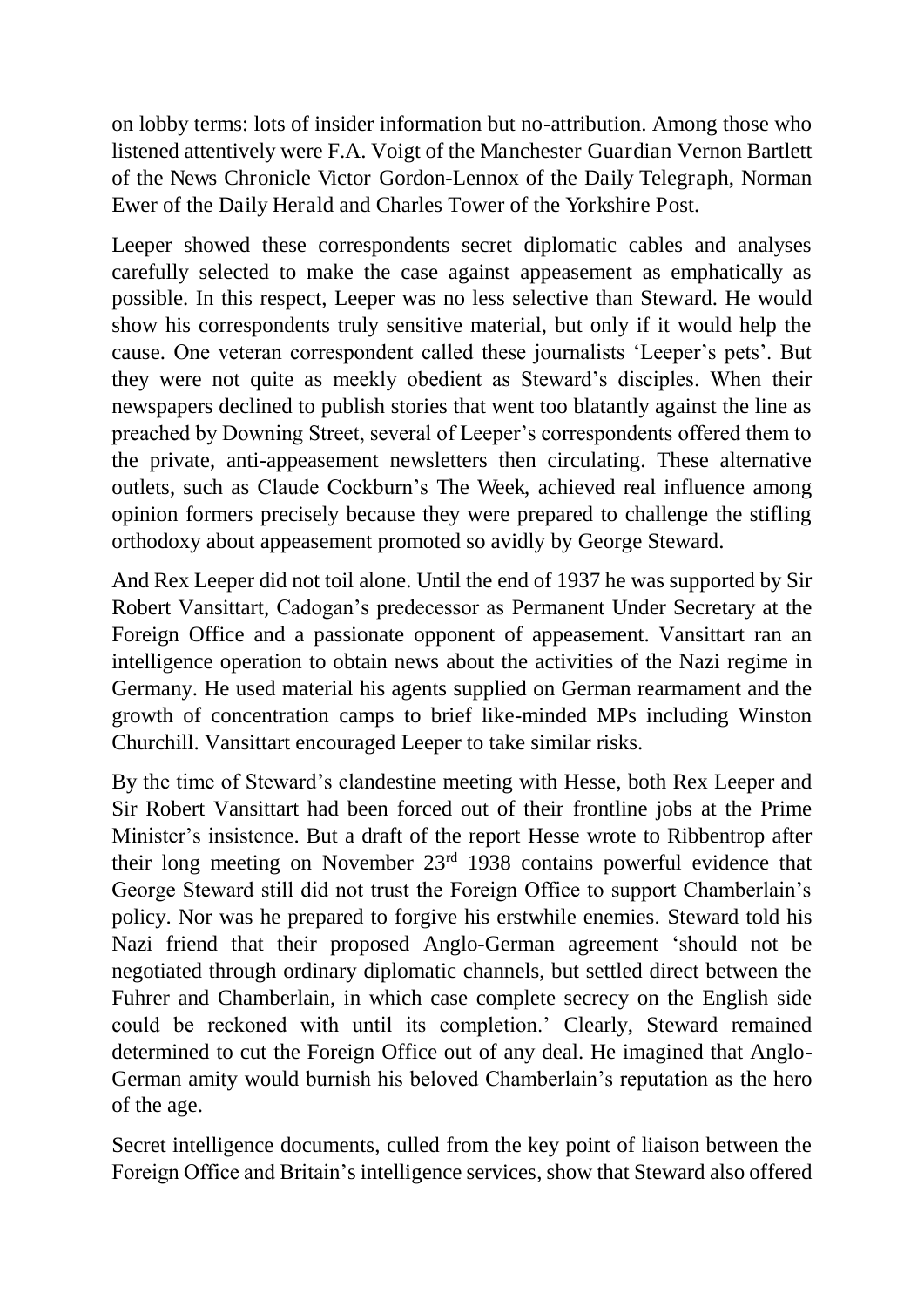the Nazi diplomat a chilling vision of future cross-party and newspaper support. Hesse wrote that Steward told him: 'he would vouch that such a declaration would also be used by the Labour Party to make a fundamental declaration of friendship to Germany and also that the English Press would fundamentally change its attitude'. Hitler was disproportionately sensitive about anti-Nazi opinion in British newspapers. He imagined it expressed government policy.

Dr Fritz Hesse was a Nazi diplomat anxious to impress his masters and to advance his career. But there is no reason to doubt that George Steward made the offers he described. Steward worked zealously to advance the cause of appeasement throughout Chamberlain's premiership and saw all who challenged his master as enemies of the national interest. The battle he fought against Rex Leeper was as rancorous and as personal as any fought between Alastair Campbell and Gordon Brown's spin doctor Damian McBride. George Steward was the first person to do a job comparable to the one modern spin doctors such as Joe Haines, Alastair Campbell and Bernard Ingham would fill. And he exercised similar power at a uniquely sensitive historical moment. We know how highly Chamberlain valued his services.

In the recently released documents, a treasure trove of communications between the Foreign Office and Britain's intelligence services, is a self-typed document prepared by Sir Alexander Cadogan, Vansittart's replacement at the Foreign Office. In it, Cadogan debates the pros and cons of confronting the Prime Minister with MI5's evidence about George Steward's clandestine meetings with Hesse. Cadogan worried that Chamberlain 'Would probably think that his policy of appeasement had been torpedoed by the wicked anti-German Foreign Office'. Nevertheless, the new Permanent Undersecretary concluded that Chamberlain must be told. If the negotiations proposed by Steward were to proceed 'they can only result in discomfiting the moderates in Germany, in confirming the extremists in power, and in some bogus settlement which will be the beginning of the end of the British Empire, chloroformed as it will be by a totally false impression of security'.

Briefed by Cadogan, Lord Halifax, the Foreign Secretary, confronted Chamberlain with MI5's report. Chamberlain managed to appear 'aghast at the news', but his subsequent conduct did nothing to suggest that the Prime minister disapproved of his press officer's activities or disowned his approach. George Steward's job was secure. He remained at Neville Chamberlain's side until Winston Churchill took office in May 1940.